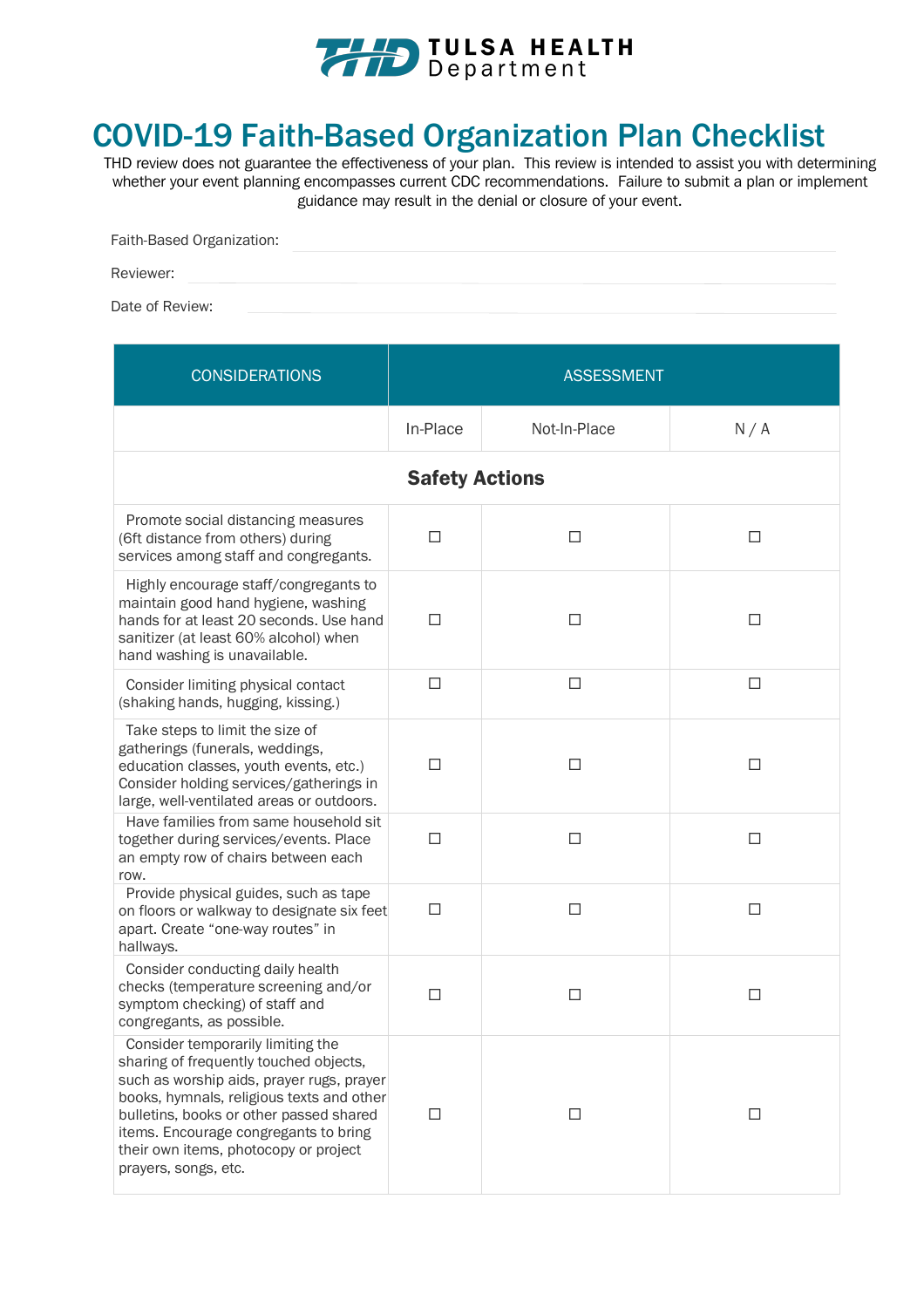| <b>CONSIDERATIONS</b>                                                                                                                                                                                                                          | <b>ASSESSMENT</b> |              |        |
|------------------------------------------------------------------------------------------------------------------------------------------------------------------------------------------------------------------------------------------------|-------------------|--------------|--------|
|                                                                                                                                                                                                                                                | In-Place          | Not-In-Place | N/A    |
| Modify the use of communal religious<br>cups/goblets. Use single-use cups.                                                                                                                                                                     |                   |              | 0      |
| If food is offered, consider individually<br>plated, boxes or meals. Avoid family-style<br>and buffets.                                                                                                                                        | П                 | □            | П      |
| Modify methods for receiving financial<br>contributions. Consider a stationary box,<br>electronic method rather than shared<br>collection baskets or trays.                                                                                    | П                 | $\Box$       | П      |
| Ensure each staff member/congregants<br>belongings are separated from others in<br>designated areas.                                                                                                                                           | $\Box$            | $\Box$       | П      |
| <b>Facilities and Supplies</b>                                                                                                                                                                                                                 |                   |              |        |
| Obtain supplies: soap, hand sanitizer<br>(at least 60% alcohol), paper towels,<br>tissues, cleaning & disinfection supplies,<br>cloth face coverings (as feasible), no-<br>touch/foot pedal trash cans, no-touch<br>soap/hand sanitizer items. | П                 | П            | □      |
| Monitor availability and use of gloves<br>when food is prepared and served, and<br>when handling and disposing of trash.                                                                                                                       | П                 | $\Box$       | $\Box$ |
| Develop a schedule for routine cleaning<br>and disinfection in collaboration with<br>maintenance staff, including the<br>following areas: buses, high-touch<br>surfaces, communal spaces (restrooms)<br>and shared use items.                  | П                 | П            | П      |
| Develop a plan for staggered use and<br>cleaning/disinfecting of communal<br>spaces.                                                                                                                                                           | П                 | П            | П      |
| Ensure ventilation systems operate<br>properly.                                                                                                                                                                                                | П                 | $\Box$       | $\Box$ |
| Increase circulation of outdoor air as<br>much as possible (open windows and<br>doors when it is safe to do so.)                                                                                                                               | П                 | □            | $\Box$ |
| Ensure all water systems and features<br>are safe to use after prolonged facility<br>shutdown.                                                                                                                                                 | $\Box$            | $\Box$       | □      |
| Install physical barriers, such as sneeze<br>guards and partitions, in areas where it<br>is difficult to maintain 6ft apart<br>(reception desk.)                                                                                               | $\Box$            | $\Box$       | $\Box$ |
| Disconnect water fountains. Have<br>students bring their own personal water<br>bottles. A water bottle dispenser is<br>appropriate for use.                                                                                                    | П                 | □            | П      |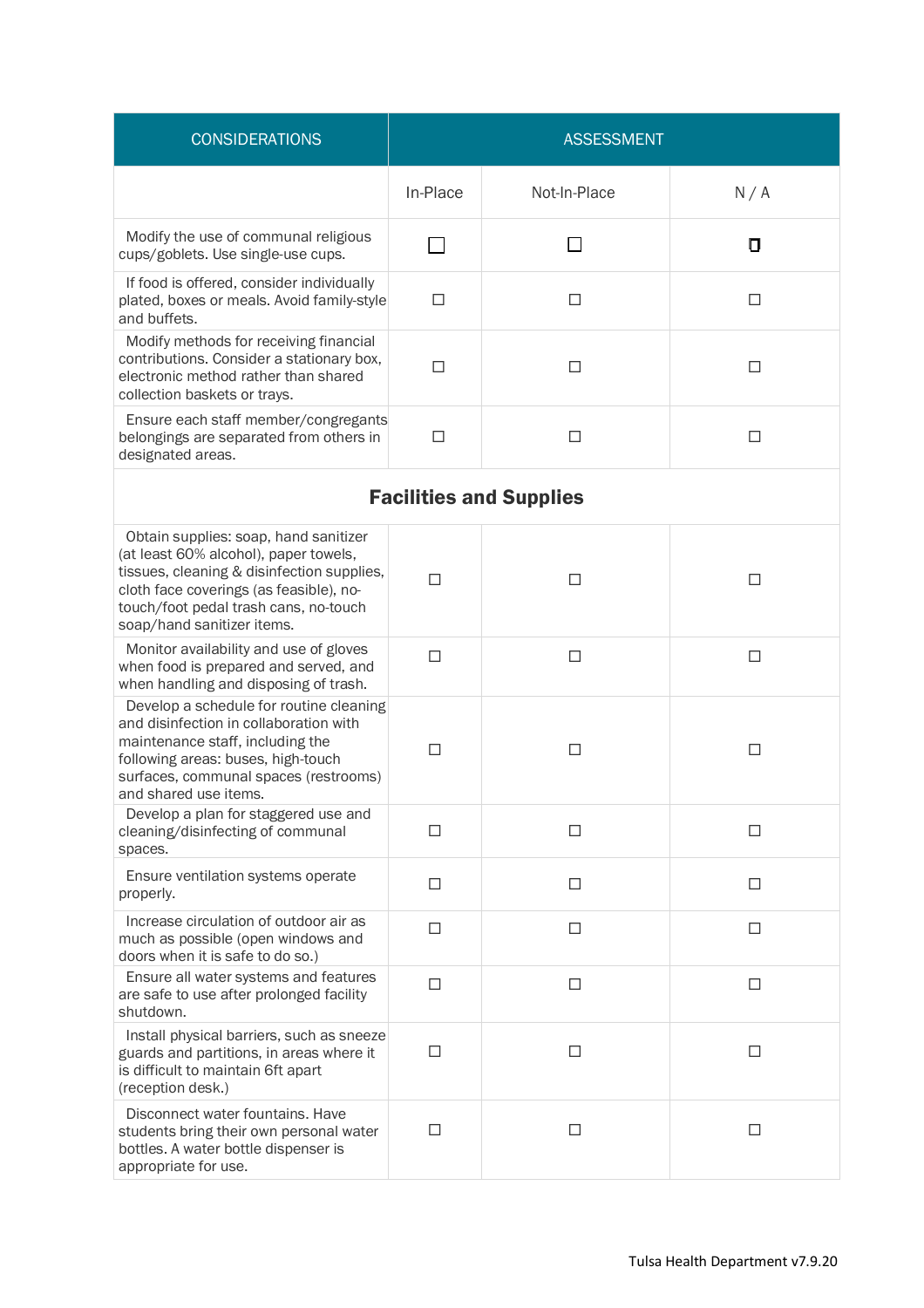| <b>CONSIDERATIONS</b>                                                                                                                                                                 | <b>ASSESSMENT</b>               |              |        |  |
|---------------------------------------------------------------------------------------------------------------------------------------------------------------------------------------|---------------------------------|--------------|--------|--|
|                                                                                                                                                                                       | In-Place                        | Not-In-Place | N/A    |  |
|                                                                                                                                                                                       | <b>Education &amp; Training</b> |              |        |  |
| Educate staff/congregants and about<br>when they should stay home if they have<br>been diagnosed w/ COVID-19 or have<br>been exposed to someone with<br>symptoms or a confirmed case. | п                               | П            | □      |  |
| Educate staff/congregants about when<br>they can return.                                                                                                                              | П                               | П            | $\Box$ |  |
| Educate staff on current Sick Leave<br>policies and encourage staff to stay<br>home when sick without fear of job loss<br>or retaliation.                                             | П                               | □            | □      |  |
| Teach/reinforce the importance of<br>handwashing with soap and water for at<br>least 20 seconds.                                                                                      | П                               | П            | П      |  |
| Teach/reinforce the importance of<br>social distancing (6ft minimum) and<br>cloth face coverings.                                                                                     | П                               | $\Box$       | □      |  |
| Train staff on all safety protocols<br>(conduct training virtually to maintain<br>social distancing.)                                                                                 | П                               | П            | П      |  |
| <b>Gatherings, Visitors, and Events</b>                                                                                                                                               |                                 |              |        |  |
| Identify opportunities to pursue virtual<br>group meetings, gatherings, trips,<br>assemblies, etc.                                                                                    | $\Box$                          | $\Box$       | □      |  |
| Identify and prioritize outdoor activities<br>where social distancing can be<br>maintained as much as possible.                                                                       | $\Box$                          | $\Box$       | $\Box$ |  |
| Restrict nonessential activities involving<br>external groups or organizations-<br>especially those who are not from the<br>local geographic area.                                    | $\Box$                          | $\Box$       | $\Box$ |  |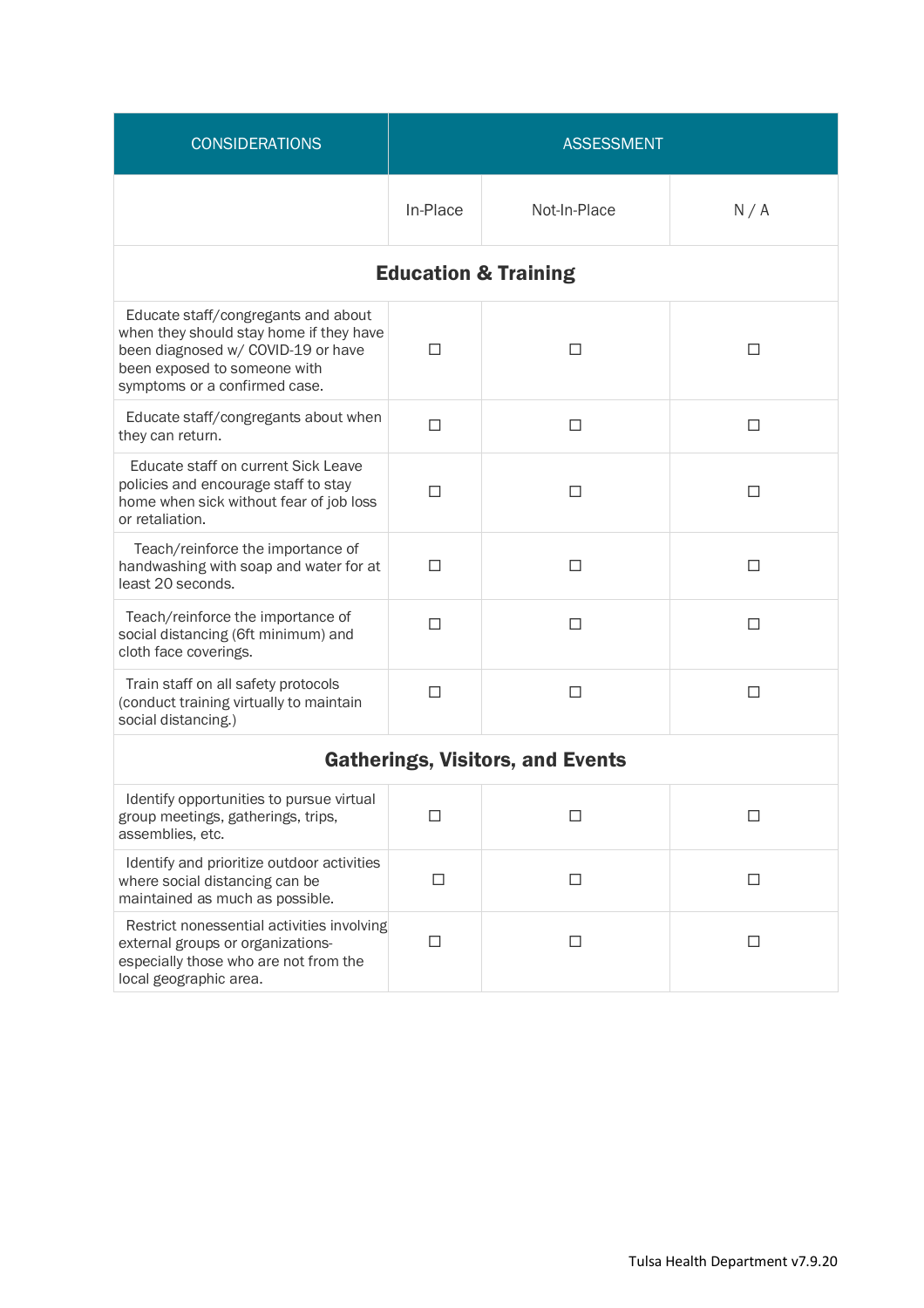| <b>CONSIDERATIONS</b>                                                                                                                                                                                                                            | <b>ASSESSMENT</b> |                                                      |        |
|--------------------------------------------------------------------------------------------------------------------------------------------------------------------------------------------------------------------------------------------------|-------------------|------------------------------------------------------|--------|
|                                                                                                                                                                                                                                                  | In-Place          | Not-In-Place                                         | N/A    |
|                                                                                                                                                                                                                                                  |                   | <b>Communication &amp; Messaging</b>                 |        |
| Post signage in highly visible locations<br>to promote everyday protective<br>measures. Locations include: entrances,<br>dining areas, worship areas, restrooms,<br>classrooms, administrative offices, gym,<br>janitorial staff locations, etc. | П                 | П                                                    | □      |
| Develop plans to include messages<br>about behaviors that prevent spread.<br>Utilize website, email, social media, etc.                                                                                                                          | □                 | □                                                    | □      |
| Discuss important prevention tips<br>during services. Include information in<br>bulletins.                                                                                                                                                       | П                 | П                                                    | □      |
|                                                                                                                                                                                                                                                  |                   | <b>Preparing for Sick Staff Member or Congregant</b> |        |
| Identify an isolation room or area to<br>separate anyone who has COVID-19<br>symptoms.                                                                                                                                                           | $\Box$            | $\Box$                                               | $\Box$ |
| Immediately separate the<br>staff/congregant with COVID-19<br>symptoms and wait 24-hrs before<br>cleaning and disinfecting space.                                                                                                                | П                 |                                                      |        |
| Establish procedures for safely<br>transporting anyone who becomes sick<br>to their home, if necessary. If calling an<br>ambulance, alert them ahead that<br>person may have COVID-19.                                                           | $\Box$            | П                                                    | □      |
| Develop a plan to support<br>staff/congregants experiencing trauma<br>or challenges related to COVID-19.                                                                                                                                         | □                 | □                                                    | □      |
| Notify staff/congregants of closures<br>and restrictions put in place due to<br>COVID-19 exposure.                                                                                                                                               | $\Box$            | $\Box$                                               | □      |
| Advise those who had close contact with<br>a person diagnosed with COVID-19 to<br>stay home and self-monitor until they<br>have met CDC"s criteria to discontinue<br>home isolation.                                                             | $\Box$            | $\Box$                                               | $\Box$ |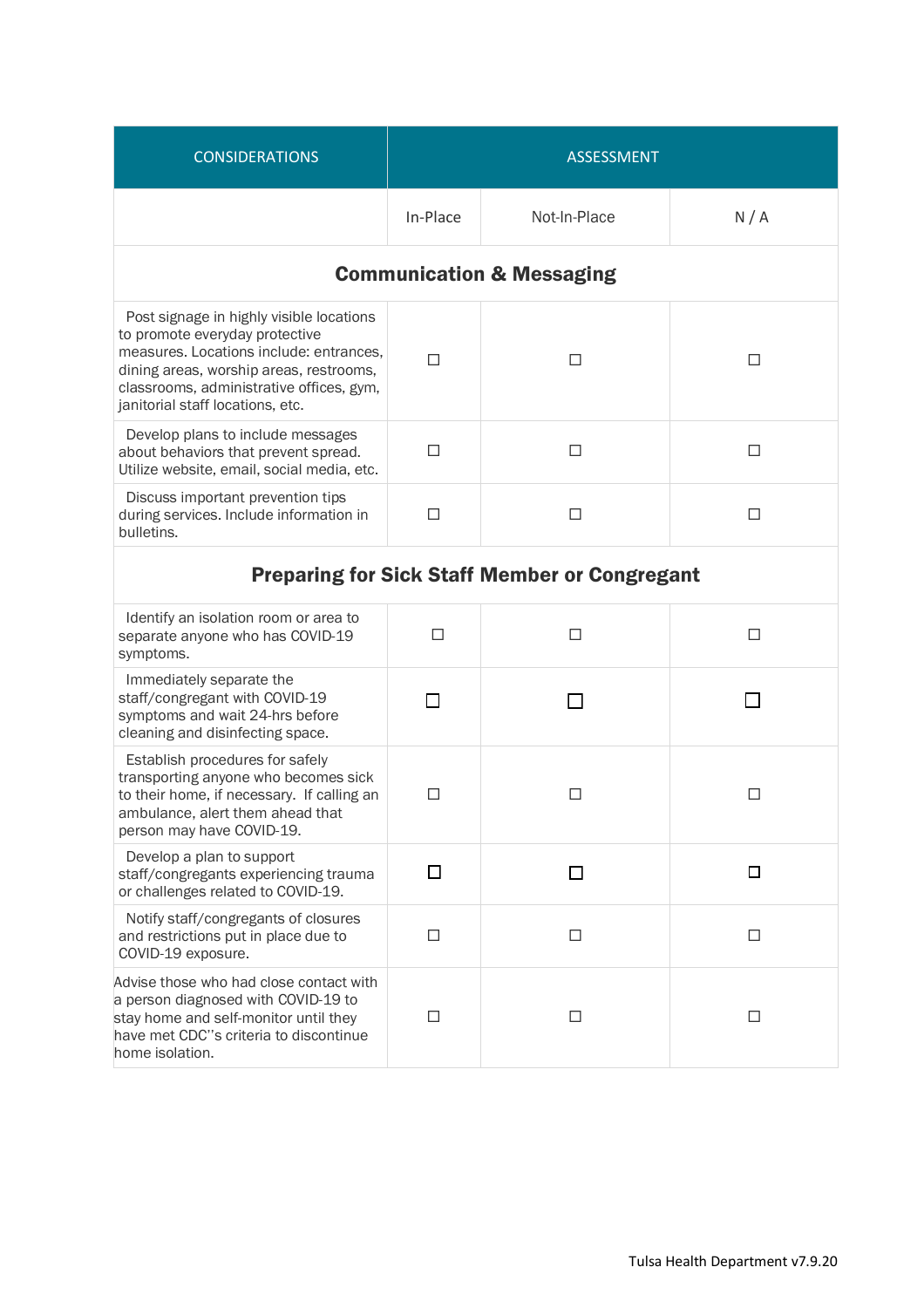Additional Feedback/Recommendations: